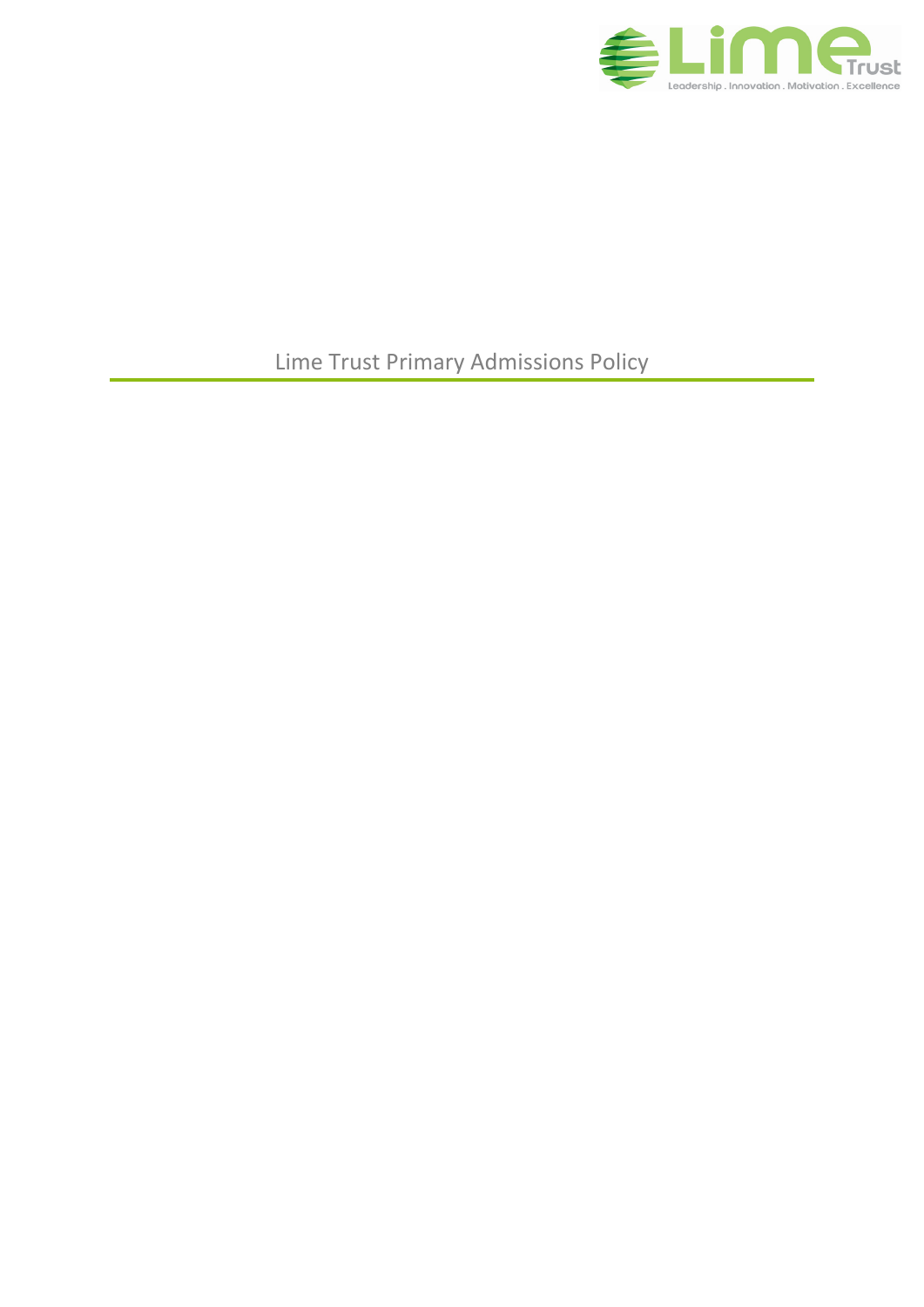### **Introduction**

We pride ourselves on being an inclusive school, where we celebrate diversity and difference and acknowledge the richness that this brings to our school community. We aim to provide opportunities for all children to access a broad, balanced, and creative curriculum, regardless of age, attainment, ethnicity, language, or background. The Lime Trust is the admissions authority for the school. Lime Academy Parnwell will operate a transparent, fair admissions policy, fully consistent with the current statutory requirements of the School Admissions Code and the School Admission Appeals Code.

### **Admissions number**

The Academy has an Admissions number of pupils for entry in Reception. The Academy will accordingly admit up to pupils in the relevant age group each year if sufficient applications are received. All applicants will be admitted if 60 or fewer apply.

### **Application process**

### **Applications for the normal point of entry for Reception Classes**

Application for admission to Lime Academy Parnwell to enter the reception classes at the start of September should be made through the Peterborough City Council coordinated admissions scheme. Details of how to apply can be found on the Peterborough City Council website: **[https://www.peterborough.gov.uk/residents/schools-and-education/school-admissions/starting](https://www.peterborough.gov.uk/residents/schools-and-education/school-admissions/starting-school-in-reception)[school-in-reception](https://www.peterborough.gov.uk/residents/schools-and-education/school-admissions/starting-school-in-reception)**

Parents have the right to express a preference for the school of their choice and they should do so on the application form. Expressing a preference does not guarantee a place at the Academy. The deadline for application is the 15 January, for entry in the following September.

If your child is attending a nursery school, a preschool or nursery class, it will not be considered when allocations are made. Attendance at any nursery class or preschool on a school site does not result in any priority for admission at that school. Parents/ Carers whose children are attending nursery classes attached to primary schools must still apply for a place in Reception.

Places will be offered on national Offer Day, 16 April, or the next working day if that falls at a weekend or a bank holiday. Where it is not possible to offer a place the right of appeal will be offered.

### **Applications for children in Year 1 to 6**

Admission to the academy for all other year groups (excluding the new Reception intake) and in-year admissions are done by the Academy. Applications can be made by visiting the Academy to complete an application form. Full details can be found on the Lime Academy Parnwell website under the admissions section (insert link) Any school place offer from Lime Academy Parnwell will be open for one week, after this date it will be offered to the next person on the waiting list, unless the academy is advised of an exceptional circumstance.

The council operates a fair access protocol for those children whose applications cannot be dealt with as part of the normal admissions process. The purpose of the fair access protocols is to ensure that outside the normal admissions round- unplaced children, especially the most vulnerable, are found and offered a place quickly, so that the amount of time any child is out of school is kept to a minimum. More information on this can be found here

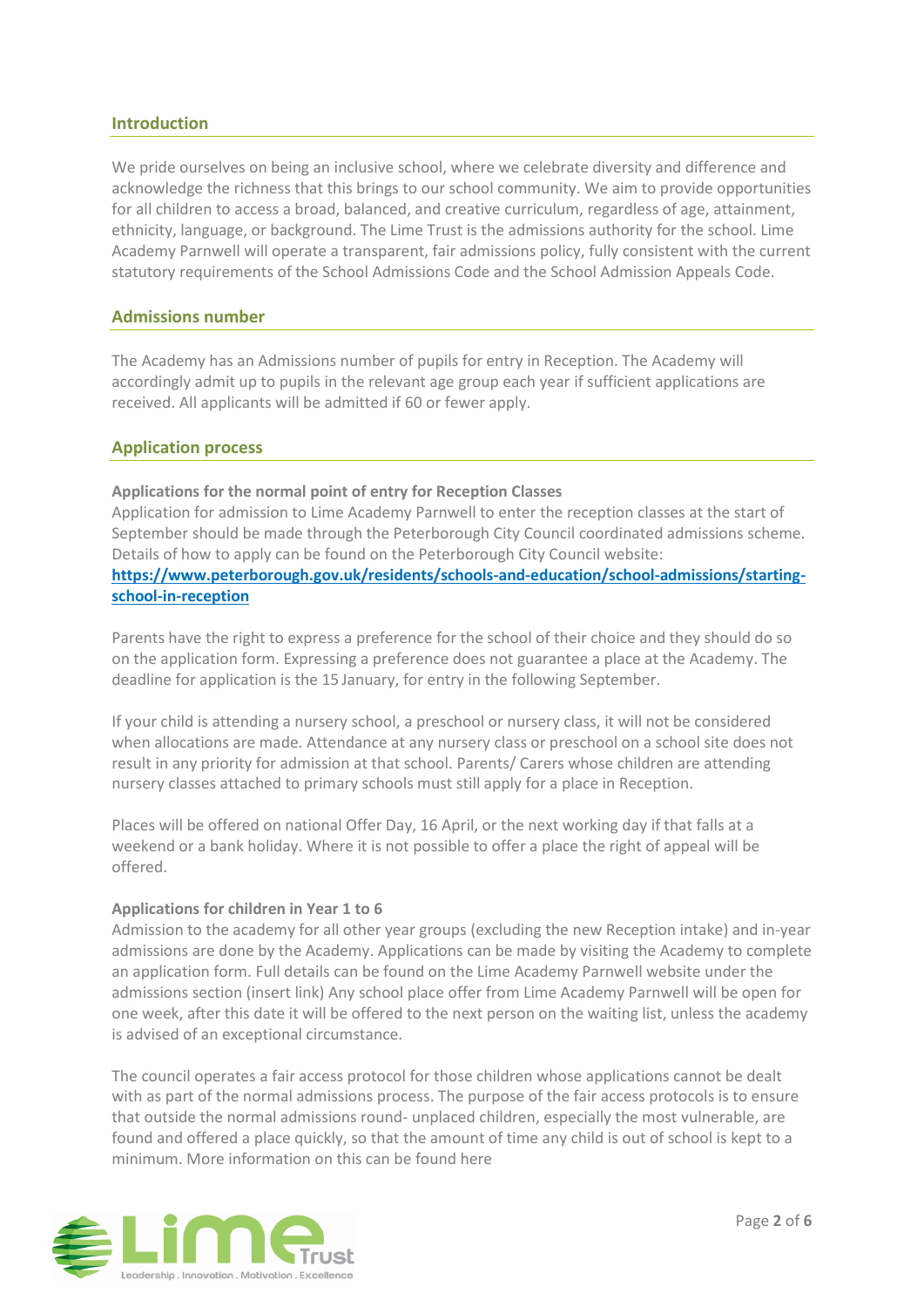# **[https://www.peterborough.gov.uk/residents/schools-and-education/school-admissions/fair](https://www.peterborough.gov.uk/residents/schools-and-education/school-admissions/fair-access-protocol)[access-protocol](https://www.peterborough.gov.uk/residents/schools-and-education/school-admissions/fair-access-protocol)**

# **Over subscription criteria**

Oversubscription criteria apply if there are more applications than places available in the normal reception round.

If the school is oversubscribed, after the admission of pupils with an Education or Health Care Plan where the school is named in on the Plan, priority for admissions will be given to those children who meet the criteria set out below, in order:

- Priority 1: Looked-After children and children at risk A looked after child is a child who is or was a) in the care of the Local Authority, or b) being provided with accommodation by a Local Authority in accordance with section 22 (10 of the Children Act 1989. A child 'at risk' is a child who is currently on the Child Protection Register or under consideration for inclusion on the register, as advised by Peterborough City Council's Child Protection Officer.
- Priority 2: Children of staff at Lime Academy Parnwell This priority is only given to children who are under the care of a staff member who works at the identified school.
- Priority 3: Siblings A sibling is defined as:
	- A full brother or sister
	- A half brother or sister
	- A stepbrother or sister
	- A foster brother or sister
	- The child of a parent or carer's partner living at the same address

In all cases the sibling must be living at the same address and must still attend the school at the time of admission of the child for whom the application is being made. If you do not provide the name and date of birth of your child's sibling, we will not be able to take it into account and it will affect your child's chances of being offered a place at that school.

Priority 4: Distance from school

Distance will be measured form the child's permanent address to the main gate of the school using the walking route on AA route planner. Children who live the closest to school will be given priority over those who do not.

If more than one applicant lives in a multi-occupancy building (for example, flats) priority will be given to the applicant whose door number is the lowest numerically and/ or alphabetically.

Where two or more applications (who are not form multiple births) are found to live the same distance from the school, a lottery tiebreak draw will take place with the assistance of a third impartial party.

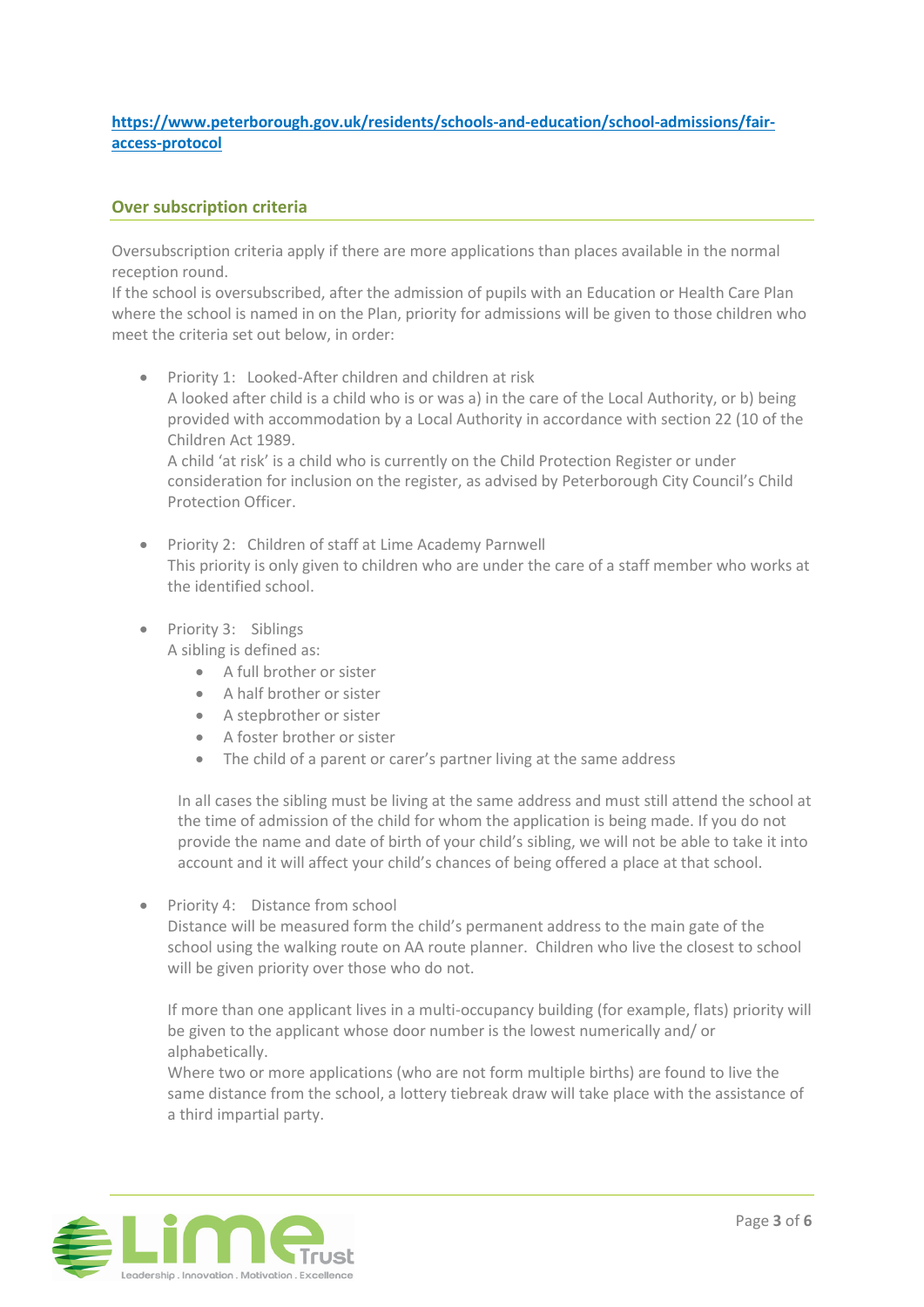# **Provision of evidence**

After an offer has been made of a place at the Academy, Lime Academy Parnwell requires proof of residence of the permanent home of the child to confirm the place. This must be official correspondence addressed to the applicants showing residence, such as a council tax document, child's medical card, a gas or electricity bill or similar. Confirmation of date of birth of the child will also be required: this can be a medical card, birth certificate or passport.

It is important that the admissions system is fair for everyone. If it is found that false information has been provided and a place has been obtained because of this, the place offered is likely to be withdrawn. Parents/carers will still have the right of appeal if the place is withdrawn.

### **Waiting lists**

Lime Academy Parnwell will operate a waiting list for each year group. In any year group when Lime Academy Parnwell receives more applications than there are spaces available then places will be determined by making pupils in accordance with the over subscription criteria. The waiting lists will be maintained by the academy and it will be open to parents to ask if their child's name has been placed on the waiting list.

At the end of the academic year, the Parents/ Carers of children on the waiting list will be contacted to see if they still wish to remain on the waiting list for a place for the next academic year. Parents/Carers will be given a 20-working day deadline to respond to the communication sent from the Academy. If there is no response after this time, the child's name will be removed from the waiting list.

The child's position on the waiting list will be determined solely in accordance with the oversubscription criteria, as detailed above. Where places become vacant, they will be allocated according to the waiting list.

### **Deferment of entry**

Children are entitled to a full-time place in the September following their fourth birthday. Parents can defer the date their child is admitted to the Academy until later in the school year but not beyond the point at which they reach compulsory school age, and not beyond the beginning of the final term of the school year for which an offer was made. Deferred entry cannot be until the next academic year. Where parents wish, children may attend part-time until later in the school year but not beyond the point at which they reach compulsory school age. A child reaches compulsory school age on the prescribed day following his or her fifth birthday (or on his or her fifth birthday if it falls on a prescribed day). The prescribed days are 31 December, 31 March, and 31 August. 7)

### **Admission of children outside their normal age group**

Parents of a summer born child (1 April to 31 August) may choose not to send that child to school until the September following their fifth birthday and may request that they are admitted out of their normal age group – to Reception rather than Year 1. The Academy will consider such requests on a case by case basis. Parents should apply in the usual way in the year when their child would be expected to start school and then request to defer entry to the following year. Following receipt of the Academy's decision, parents should apply again the following year providing the evidence that deferral was agreed. There is no guarantee of a place in the following year; this is subject to the

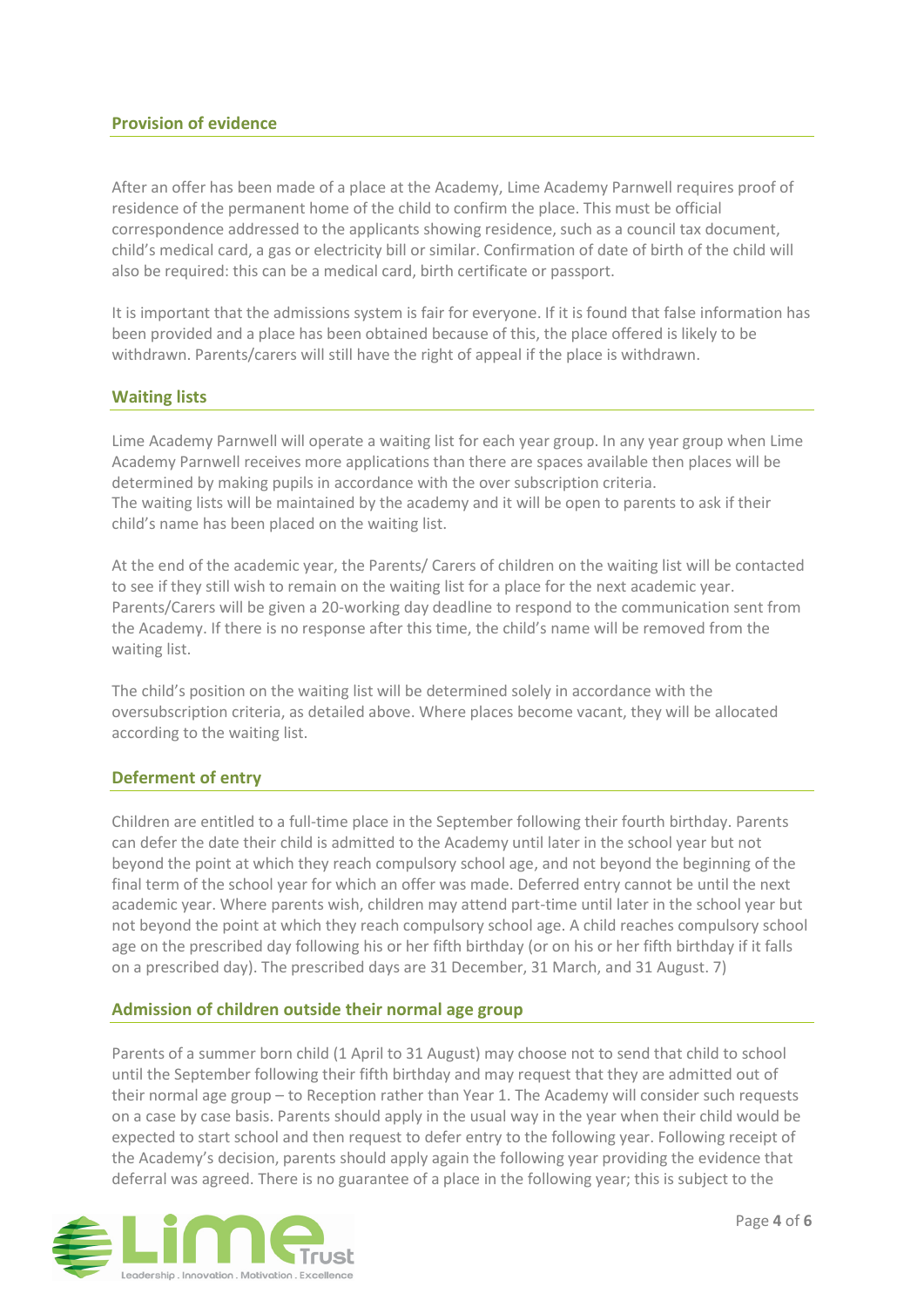usual over subscription criteria. Parents may request that their child is admitted to a year group outside their normal age range, for instance where the child is gifted or talented or where a child has suffered from particular social or medical issues impacting his or her schooling. All such requests will be considered on their merits and either agreed or refused, on that basis. If a request is refused, the child will still be considered for admission to their normal age group. The process for requesting such an admission is as follows: With the application, parents should request that the child is admitted to another year group (state which one), and the reasons for that request. Parents will submit any evidence in support of their case with the application, for instance from a medical practitioner, Headteacher etc. Some of the evidence a parent might submit could include:

 whether the child is 'summer born' and is seeking admission to a year group other than reception (or is seeking admission to reception rather than year 1).

- information about the child's academic, social, and emotional development.
- where relevant, their medical history and the views of a medical professional.
- whether they have previously been educated out of their normal age group; and

 whether they may naturally have fallen into a lower age group if it were not for being born prematurely.

The Academy will consider each case on its merits, considering the individual circumstances of the request and the child's best interests. We will also ensure the parent is aware of whether the request for admission out of age group has been agreed before final offers are made, and the reason for any refusal. Requests for admission out of the normal year group will be considered alongside other applications made at the same time. An application from a child who would 'normally' be a year 1 child for a reception place will be considered alongside applications for reception.

# **Appeals**

In the event of a place not being allocated, parents will have the right to appeal to an independent appeal panel. The arrangements for appeals in line with the School Admissions Code and the School Admissions Appeals code published by the Department for Education. The determination of the appeals panel will be made in accordance with School Admissions Appeal Code and the decision will be binding on all parties.

Lime Academy Parnwell uses Peterborough City Council to manage its own appeals who will prepare guidance for parents and relevant children about how the appeals process will work and named contact who can answer any enquires parents may have about the process. Appeals forms are available through the Peterborough City Council Website.

Lime Academy Parnwell will follow the dates and timeline for school admissions appeals as set out on the Peterborough City Council Website.

**[https://www.peterborough.gov.uk/residents/schools-and-education/school-admissions/school](https://www.peterborough.gov.uk/residents/schools-and-education/school-admissions/school-admissions-appeals)[admissions-appeals](https://www.peterborough.gov.uk/residents/schools-and-education/school-admissions/school-admissions-appeals)**

### **Review**

This policy will be reviewed annually with the admission arrangements considering any changed circumstances in our schools or the local area.